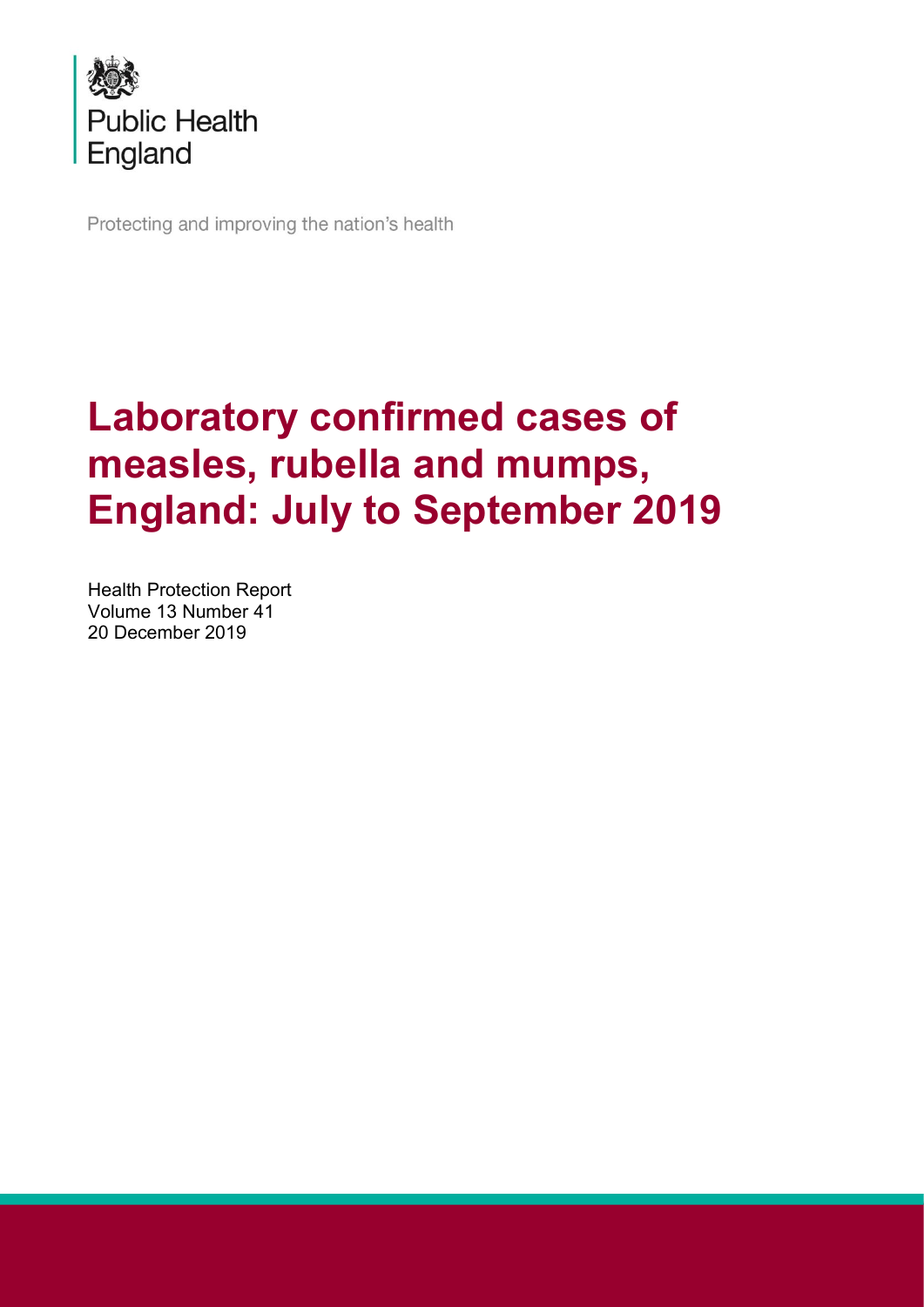# **Laboratory confirmed cases of measles, rubella and mumps, England: July to September 2019**

Measles, rubella and mumps are notifiable diseases and healthcare professionals are legally required to inform their [local Health Protection Team](https://www.gov.uk/health-protection-team) (HPT) of all suspected cases. National enhanced surveillance including oral fluid (OF) testing of all suspected cases is provided through the Virus Reference Department (VRD) at Colindale to support and monitor progress towards WHO measles and rubella elimination targets.

The two key WHO indicators for measuring the performance of national measles and rubella surveillance systems are the rate of laboratory investigations (at least 80% of suspected cases) and the rate of discarded cases (at least two per 100,000 population). In order to achieve these targets, the focus is on ensuring that all suspected cases are appropriately tested. IgM serology testing and oral fluid testing are the only two tests considered adequate by WHO for confirming and importantly discarding suspected measles and rubella cases. Recent infection is confirmed by measuring the presence of IgM antibodies or detecting viral RNA (by PCR) in these samples.

Samples that have been confirmed positive for measles or rubella are further sequenced and entered on the WHO global Measles Nucleotide Surveillance (MeaNS) or the Rubella Nucleotide Surveillance (RubeNS) system respectively which are hosted at the National Reference Laboratory. Genotyping and further characterisation of measles and rubella is used to support investigation of transmission pathways and sources of infection.

Data presented here are for the third quarter of 2019 (i.e. July to September). Analyses are done by date of onset of rash/symptoms and regional breakdown figures relate to Government Office Regions.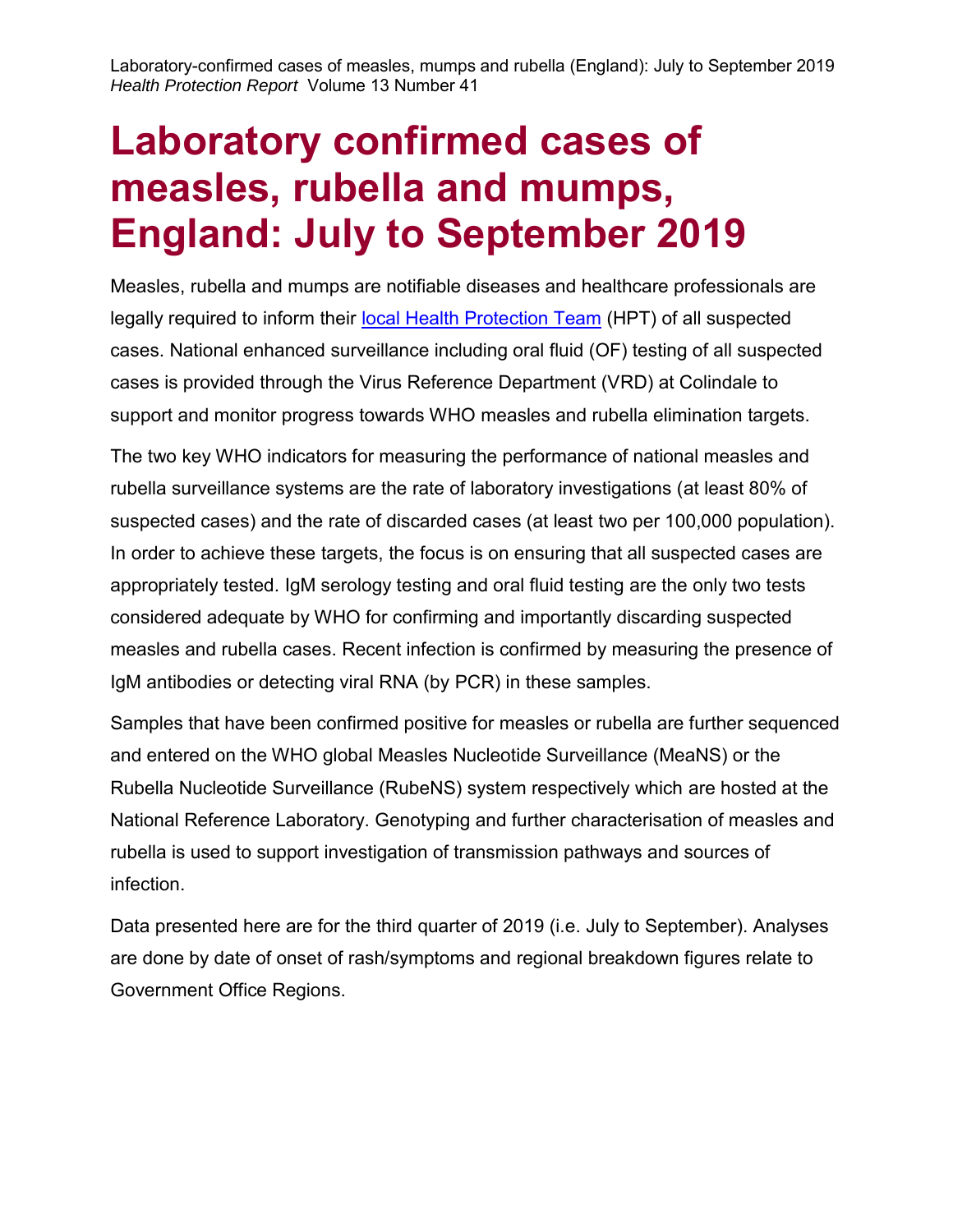Historical annual and quarterly measles, rubella and mumps epidemiological data are available here from 2013 onwards:

- <https://www.gov.uk/government/publications/measles-confirmed-cases>
- <https://www.gov.uk/government/publications/mumps-confirmed-cases>
- <https://www.gov.uk/government/publications/rubella-confirmed-cases>

Results from all samples tested at Colindale are reported on the MOLIS/LIMS system and reported back to the patient's GP and local HPT. HPTs can also access the results of samples which have been processed by the VRD in the previous 100 days through the [MRep](http://158.119.147.55/secure/mrep/home.php) site.

Table 1: Total suspected cases of measles, rubella and mumps reported to Health Protection Teams with breakdown of: a) proportion tested by Oral Fluid (OF); b) cases confirmed (all tests) nationally at the Virus Reference Department (VRD), Colindale, and at local NHS hospital and private laboratories; c) discard rate (all tests): weeks 27-40 / 2019.

|                |                              | <b>Number</b>                             | <b>Number of confirmed infections</b> | ** Discard                                     |                                  |                                     |                |                                                                                        |
|----------------|------------------------------|-------------------------------------------|---------------------------------------|------------------------------------------------|----------------------------------|-------------------------------------|----------------|----------------------------------------------------------------------------------------|
|                |                              |                                           |                                       | <b>Samples tested at VRD</b>                   |                                  |                                     |                | rate based<br>on<br>negative<br>tests per<br>100,000<br>population<br>(all<br>samples) |
|                | Total<br>suspected<br>cases* | $(\%)$ tested<br>by OF.<br>Target:<br>80% | OF IgM<br>positive<br>samples         | <b>OF</b><br><b>PCR</b><br>positive<br>samples | All other<br>positive<br>samples | <b>Samples</b><br>tested<br>locally | <b>Total</b>   |                                                                                        |
| <b>Measles</b> | 1004                         | 654 (65%)                                 | 85                                    | 33                                             | 11                               | 6                                   | 135            | 1.60                                                                                   |
| Rubella        | 71                           | 64 (90%)                                  |                                       |                                                | 1                                |                                     | $\overline{2}$ | 0.34                                                                                   |
| <b>Mumps</b>   | 3915                         | 2251<br>(57%)                             | 466                                   | 11                                             | 57                               |                                     | 536            | N/A                                                                                    |

\*This represents all cases reported to HPTs in England i.e. possible, probable, confirmed and discarded cases on HPZone.

\*\*The rate of suspected measles or rubella cases investigated and discarded as non-measles or non-rubella cases using laboratory testing in a proficient laboratory. The annual discard rate target set by WHO is 2 cases per 100,000 population. We present quarterly rates here with an equivalent target of 0.5 per 100,000 population

#### **Measles**

In England, 135 new measles infections were confirmed in the period between July and September 2019 compared to 301 in the previous quarter of 2019 [1] (figure1).

This quarter the greatest burden of cases was in London, mainly in small family clusters and the community. Additionally, there have also been small clusters in the East Midlands, East of England, South East, South West and Yorkshire and Humber regions.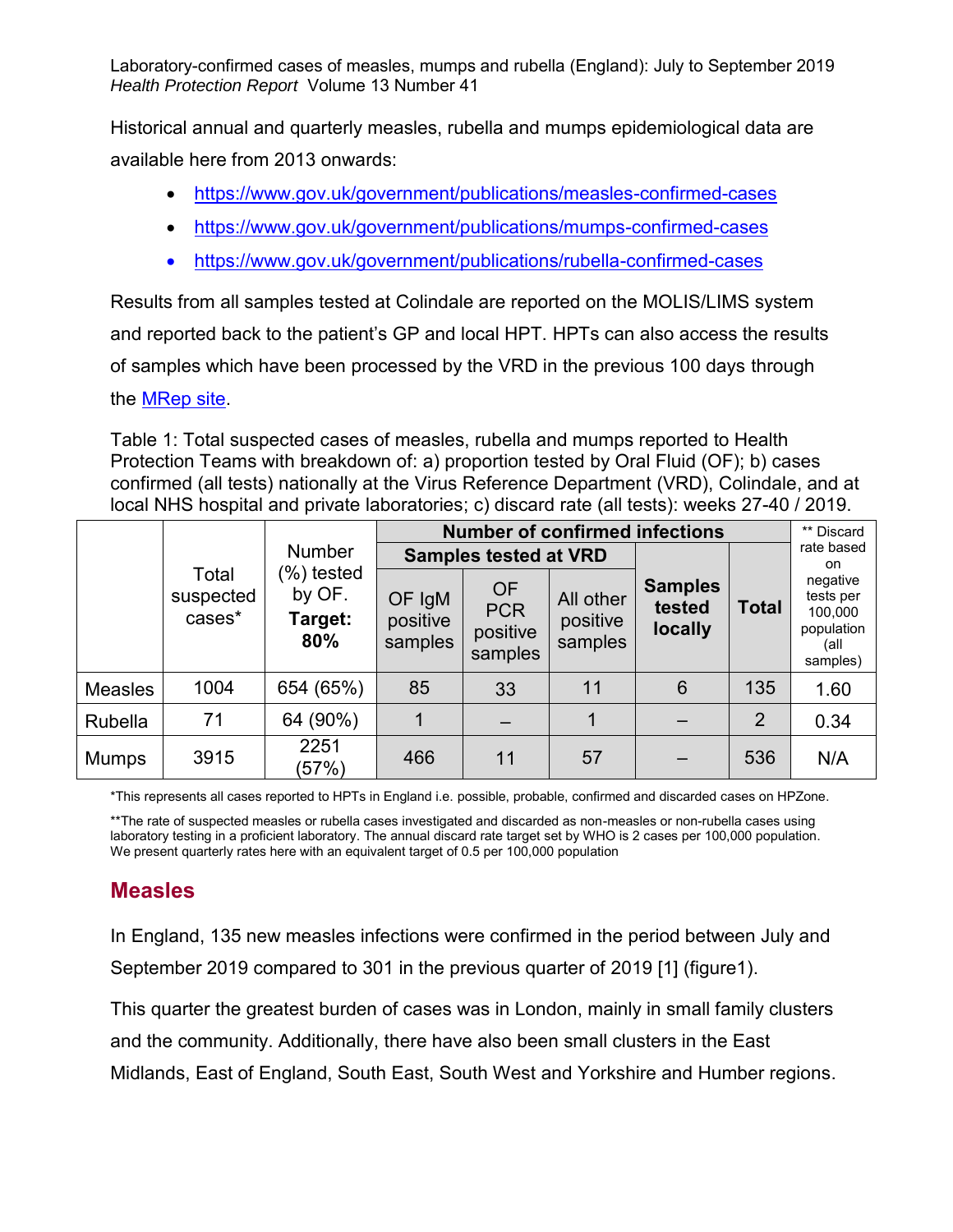In total this quarter there were 13 of cases (10%) associated with recent travel abroad:

three were associated with recent travel to Europe, two were linked to travel to Asia, four to New Zealand or Australia, two to the Middle East and one to South America.

Most of the laboratory confirmed cases remain (69%; 93/135) in young people and adults aged 15 years and over and the hospitalisation rate of 34% reflects that. Eighty eight percent of cases were unimmunised, three cases reported receiving one dose of a measles containing vaccine and 13 individuals reported receiving two doses.

In August, PHE was notified of a death from measles encephalitis in a 61-year-old man with underlying immunosuppression following exposure on a flight.





All the measles cases that had genotyping information available (109/135, 80%) this quarter were either B3 or D8. In the 12 months up to September 2019, 13 331 cases of measles were reported to the European Centre for Disease Prevention and Control (ECDC) [2]. Most of the cases in this 12-month period were reported by France (2 699), Italy (1811), Poland (1582), Romania (1485) and Bulgaria (1175), accounting for 66% of the cases in the region.

In order to monitor importations and chains of transmission it is essential that every suspected case is tested with an Oral Fluid Test (OFT); this includes cases that are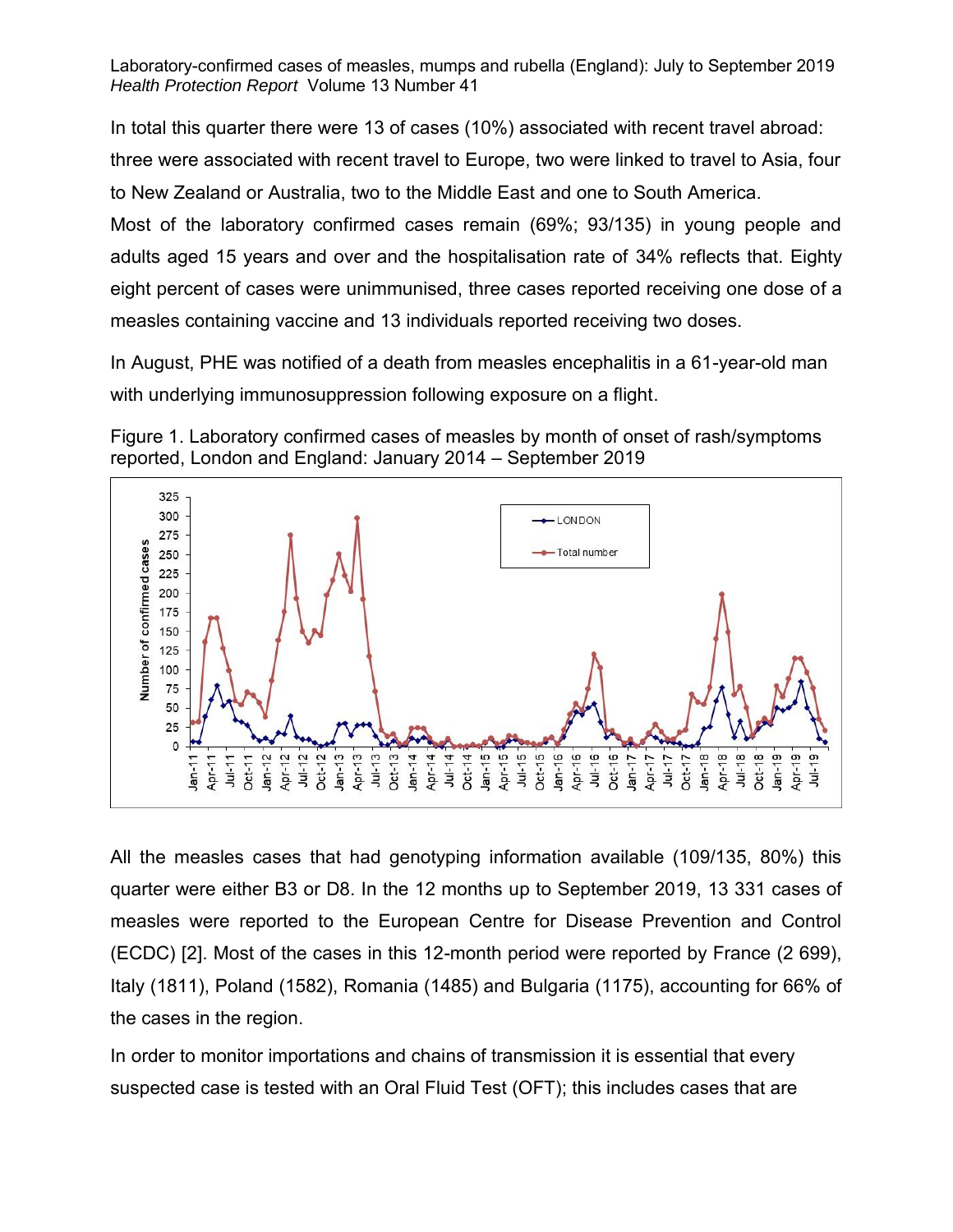confirmed locally. This quarter an oral fluid sample was taken on only 65% of all suspected measles cases, well below the 80% WHO target (table 1). Wales identified seven lab-confirmed measles cases and Scotland reported four. No new cases of measles were reported from Northern Ireland this quarter. The UK measles and rubella elimination strategy was published in January 2019 aiming to achieve a future without endemic measles, rubella and congenital rubella [3]. In September 2019 the WHO confirmed that the UK lost its measles elimination status and was once again considered to have endemic measles transmission on the basis of the evidence provided on measles cases and chains of transmission in 2018. A tripartite Measles and Rubella Elimination Board has been established to oversee the implementation of the strategy recommendations and redouble efforts to achieve and maintain measles elimination for future generations. (Health Protection Teams have been advised to add the congregation context "Measles2019" to all measles cases reported from 1 January 2019.

| <b>Region</b>           | <b>Under</b><br>1 year | $1 - 4$<br>years | $5-9$<br>years | $10 - 14$<br>years | $15-19$<br>years | $20 - 24$<br>years | 25-29<br>years | $30 - 34$<br>years | $>35$<br>years | <b>Total</b>   |
|-------------------------|------------------------|------------------|----------------|--------------------|------------------|--------------------|----------------|--------------------|----------------|----------------|
| East<br>Midlands        | 1                      |                  |                | $\overline{2}$     | $\overline{7}$   | 1                  | 1              | 1                  | 3              | 16             |
| East of<br>England      |                        |                  | $\overline{2}$ | 1                  | $\overline{2}$   | 3                  | 3              | $\overline{2}$     | 6              | 19             |
| London                  | $\overline{2}$         | $\overline{7}$   | 6              | 9                  | $\overline{2}$   | 10                 | $\overline{2}$ | 6                  | 12             | 56             |
| <b>North</b><br>East    |                        |                  |                |                    |                  | 1                  |                |                    | $\mathbf{1}$   | $\overline{2}$ |
| <b>North</b><br>West    |                        |                  |                |                    |                  | 1                  |                |                    |                | 1              |
| South<br>East           |                        | 6                | $\overline{2}$ | 1                  | $\overline{2}$   | $\overline{2}$     | $\overline{2}$ | 1                  | 5              | 21             |
| South<br>West           |                        |                  |                |                    | 4                | 3                  | $\overline{2}$ | 1                  | $\overline{2}$ | 12             |
| West<br><b>Midlands</b> |                        | 1                |                |                    |                  |                    | 1              |                    |                | $\overline{2}$ |
| Yorkshire<br>& Humb'r   |                        |                  | $\overline{2}$ |                    |                  | 1                  | 1              | 1                  | 1              | $6\phantom{1}$ |
| <b>Total</b>            | 3                      | 14               | 12             | 13                 | 17               | 22                 | 12             | 12                 | 30             | 135            |

Table 2. Laboratory confirmed cases of measles by age group and region, England: weeks 27-40 / 2019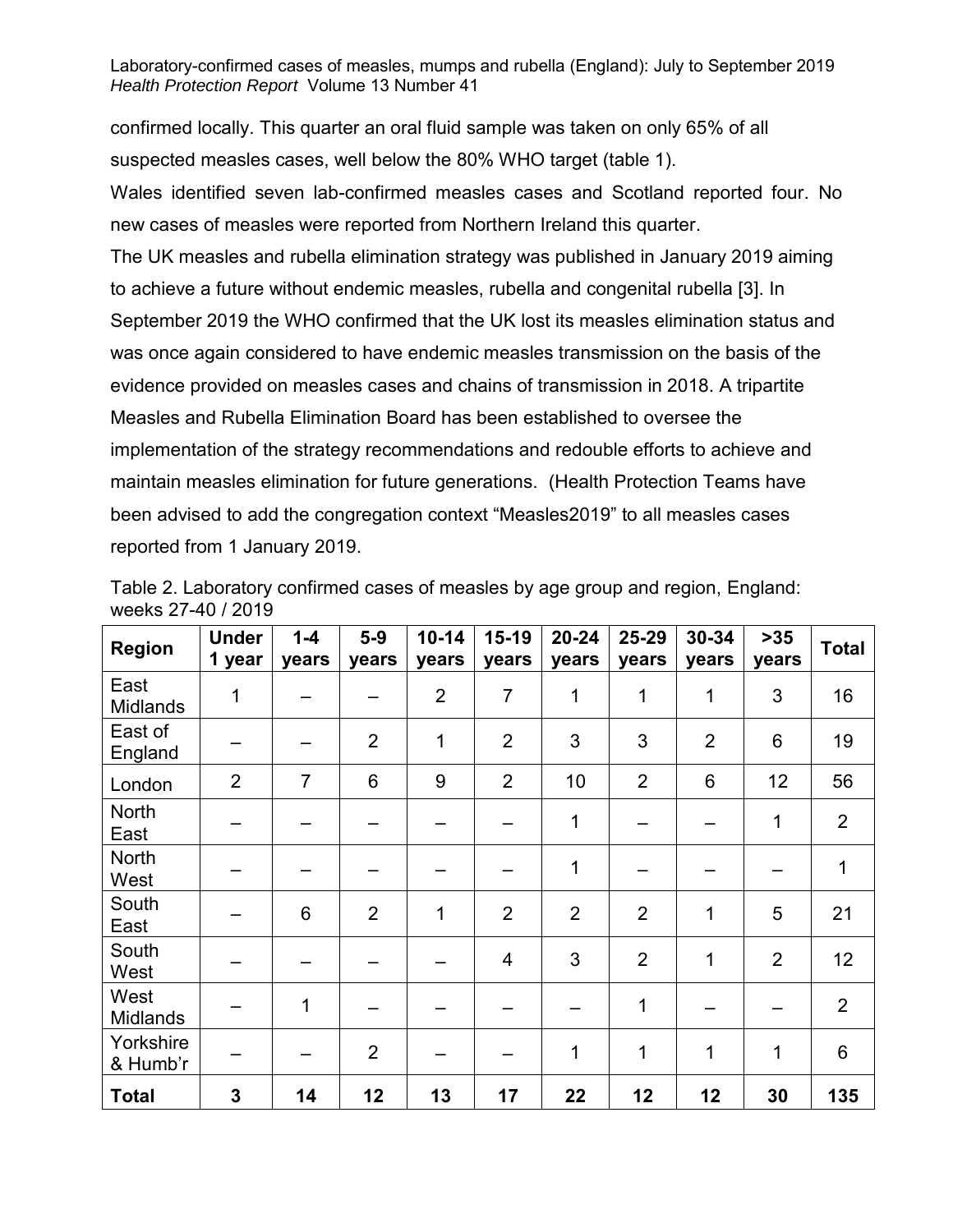#### **Rubella**

In the period between July and September 2019 in England one case of rubella was confirmed in a pregnant woman who was fully immunised, this has been classified as a re-infection. In addition, another case of rubella was confirmed in a child under the age of one.

In the 12 months up to September 2019, ECDC reported 420 rubella cases across the EU countries with the majority in Poland, Germany, Italy, and Spain [3].

#### **Mumps**

The increase of mumps infections seen in the first two quarters of this year has tailed off with 533 laboratory confirmed mumps infections in the period between July and September. This number is still higher than what was observed in the same period in the previous two years (2017- 259 cases and 2018- 201 cases) and brings the total number of mumps cases for the year to date to 3602 [1] (Figure 2). Mumps cases were reported in all regions of England (table 3) predominantly in young adults aged 15 to 34 years (401/533, 75%). Over half (338/533, 63%) of the cases this quarter were unvaccinated. Although mumps in fully vaccinated individuals can occur, due to secondary vaccine failure, it is less likely to lead to complications requiring hospitalisation such as orchitis and meningitis.

| <b>Region</b>         | $<$ 1 | $1 - 4$ | $5-9$          | $10 - 14$      | $15-19$        | $20 - 24$ | $25+$ | <b>NK</b> | <b>Total</b> |
|-----------------------|-------|---------|----------------|----------------|----------------|-----------|-------|-----------|--------------|
| North East            |       | 1       | $\overline{2}$ | 3              | $\overline{7}$ | 5         | 11    |           | 29           |
| North West            |       |         | $\overline{4}$ | $\overline{2}$ | 23             | 26        | 38    |           | 93           |
| Yorkshire &<br>Humber |       |         |                |                | $\overline{7}$ | 12        | 18    |           | 37           |
| <b>East Midlands</b>  |       | 1       | 1              | 3              | 6              | 13        | 17    |           | 41           |
| <b>West Midlands</b>  |       | 1       | 1              | 3              | 19             | 17        | 19    |           | 60           |
| East of England       |       |         |                | 1              | 5              | 18        | 20    |           | 44           |
| London                | –     | 1       |                | 1              | 6              | 22        | 69    |           | 99           |
| South East            |       | 1       | 1              | 3              | 10             | 22        | 39    |           | 76           |
| South West            | –     | -       | 1              | 1              | 9              | 23        | 20    |           | 54           |
| <b>Total</b>          | -     | 6       | 10             | 17             | 92             | 158       | 251   |           | 533          |

| Table 3. Laboratory confirmed cases of mumps by age group and region, England: |  |  |  |  |  |
|--------------------------------------------------------------------------------|--|--|--|--|--|
| weeks 27-40/2019                                                               |  |  |  |  |  |
|                                                                                |  |  |  |  |  |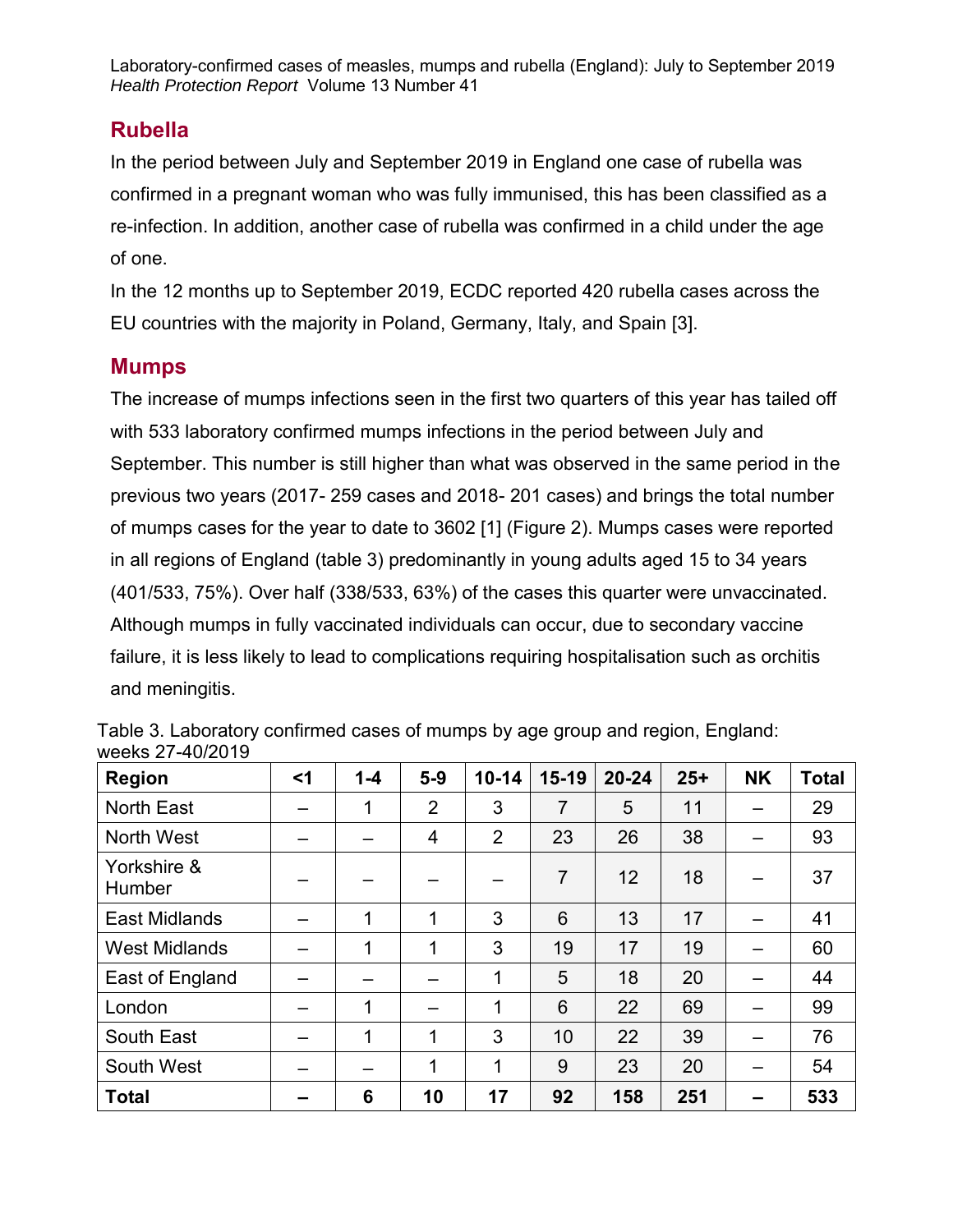

Figure 2. Laboratory confirmed cases of mumps by quarter, England: 2003-2019

### **References**

- 1. PHE (2019). [Laboratory confirmed cases of measles, mumps and rubella, England:](https://www.gov.uk/government/publications/measles-mumps-and-rubella-lab-confirmed-cases-in-england-2019)  April to June 2019. *HPR* **13**[\(31\): immunisation.](https://www.gov.uk/government/publications/measles-mumps-and-rubella-lab-confirmed-cases-in-england-2019)
- 2. ECDC (November 2019). Monthly [measles and rubella monitoring report.](https://www.ecdc.europa.eu/sites/default/files/documents/measles-monthly-report-november-2019.pdf)
- 3. Measles and rubella elimination UK strategy 2019: [https://www.gov.uk/government/publications/measles-and-rubella-elimination-uk](https://www.gov.uk/government/publications/measles-and-rubella-elimination-uk-strategy)[strategy.](https://www.gov.uk/government/publications/measles-and-rubella-elimination-uk-strategy)
- 4. PHE (2019). Internal Briefing Note: Update on mumps epidemiology in England.